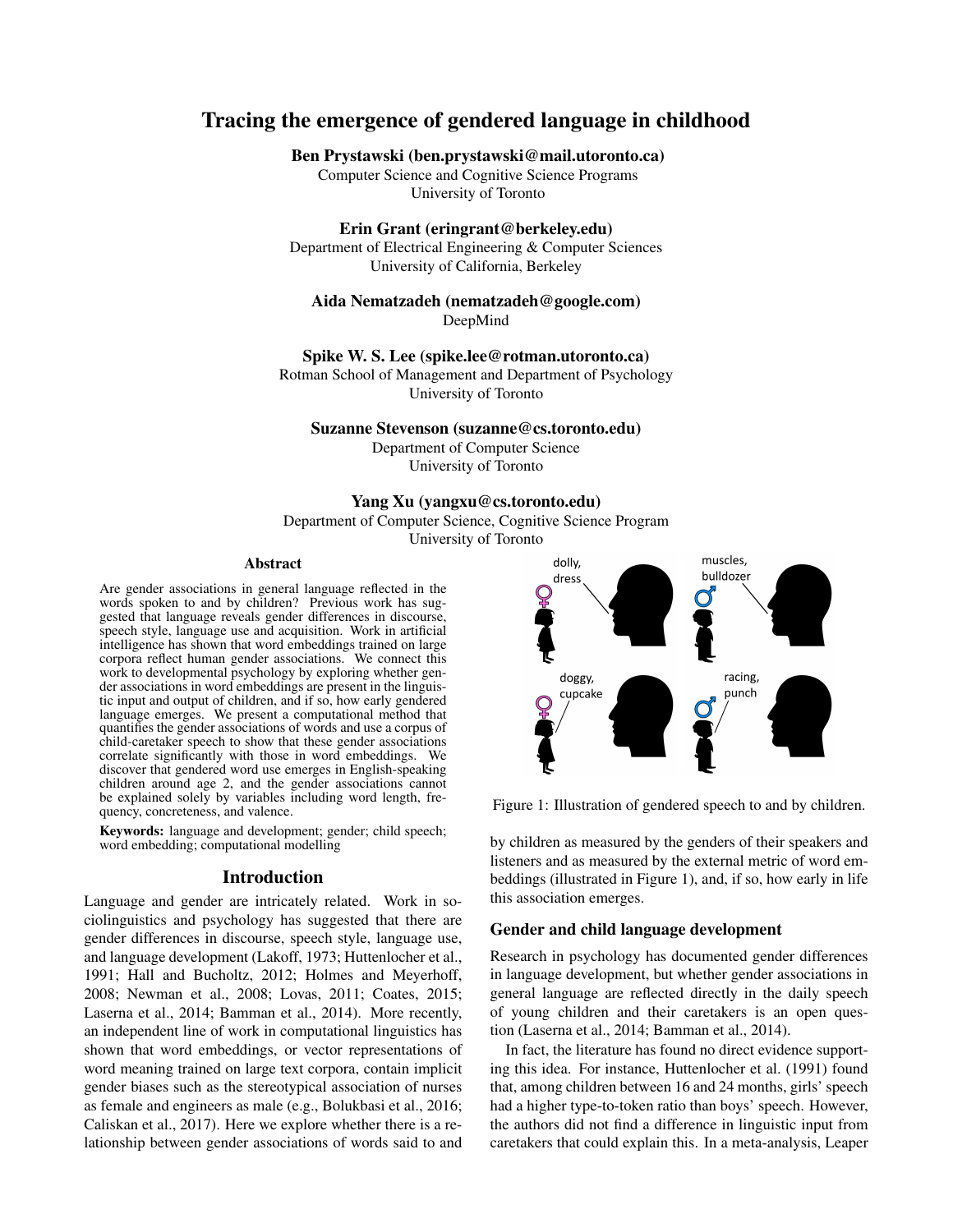et al. (1998) found differences in parent-to-child speech both by gender of the parent and gender of the child, such as that mothers use more supportive language when speaking to daughters than to sons. But the focus of that study is on the interaction of parent gender and child gender, not on the presence of gender differentiation in child-directed speech per se. However, there has been notable work investigating psycholinguistic correlates of gender. For example, Newman et al. (2008) found that adult men used more articles in their writing while women used more pronouns.

Evidence for gender stereotypes in language has been found in children's television programs. In particular, previous studies have analyzed the content of cartoons and children's television shows and found that language used in these shows contains gender stereotypes (Mulac et al., 1985; Aubrey and Harrison, 2004). For instance, male characters tend to associate more frequently with vocalized pauses, action verbs, and present tense verbs, whereas female characters tend to associate more with uncertainty verbs and polite terms (Mulac et al., 1985); it has also been reported that physical aggression is dominantly associated with male characters as opposed to female characters in cartoons (Luther and Legg Jr, 2010).

Although previous studies have looked at gender associations in children's media and adult-to-adult speech and writing, there is no extensive study on the presence or emergence of gender differences in the language children are exposed to or produce. We develop this line of work by exploring whether gender differentiation might be present in speech from both caretakers (i.e., linguistic input more intimate than media) and children (i.e., linguistic output) during early development.

#### Gender biases in word embeddings

To explore gendered language in early childhood at a comprehensive scale, we rely on an independent line of research showing that gender associations in general language are captured accurately by word embeddings. Word embeddings are vector (or distributed) representations of word meaning constructed from large-scale word co-occurrences in natural text, which have recently been used as an alternative to psycholinguistic markers of gender (Garg et al., 2018). In a typical word embedding space, words that share co-occurring context often result in close proximity, and those that share minimal context tend to be farther apart. Commonly-used methods include Word2Vec (Mikolov et al., 2013b), GloVe (Pennington et al., 2014), and fastText (Grave et al., 2018); these methods have been demonstrated to perform well on analogical reasoning tasks by representing analogies via vector algebra; for example, king  $-$ queen  $\approx$  man  $-$ woman.

Bolukbasi et al. (2016) found that this analogical capacity—a result of estimating semantics from word cooccurrence patterns at scale—can also reveal stereotypical gender associations in the source text corpora. For instance, they showed that the difference between the embeddings for *man* and *woman* is approximately equal to the difference between the embeddings for *computer programmer* and *homemaker*: man – woman  $\approx$  computer programmer – homemaker. This can be interpreted as the analogy "Man is to woman as computer programmer is to homemaker," a statement that expresses gender biases in occupation. Later work has built on these findings by showing that embedding-based gender associations are robust across source corpora and predict behavioral data in psychological tests of implicit association (Caliskan et al., 2017) and public records of gender imbalances across professions (Garg et al., 2018).

We investigate the emergence of gendered language by focusing on the linguistic input and output of children aged 1-5, from caretakers and children themselves. We explore whether language said to and by children reflects gender associations in broader culture, and if so, how early such gendered language emerges in life. We present a generic computational method that quantifies the strength of gender association in word use and test our hypothesis by examining whether gender differences measured in words from child-directed and child speech reflect gender associations in word embeddings learned from large text corpora.

#### Our Hypothesis

We hypothesize that the gender associations captured by word embeddings will be reflected in word usage frequency in both child-directed and child speech.

## Computational methodology

#### Gender probability in speech

We quantify gender association of a word's usage in speech by a probability measure. This measure can be used to quantify gender differentiation either from the caretakers' perspective (i.e., child-directed speech) or children's perspective (i.e., child speech).

We measure the degree of gender association in a word based on how often that word is used toward or by children from one gender (female or male) compared to how often that word is used across both gender groups. Formally, we define the *gender probability* of a word via Bayes' rule:

$$
p(g|w) \propto p(w|g)p(g)
$$
 (1)

Here *g* stands for gender  $g \in \{f,m\}$ , where *f* denotes female and *m* denotes male. *w* represents a word in question. We assume a uniform prior on the gender of the interlocutor (i.e.,  $p(f) = p(m) = 0.5$ ).<sup>1</sup> We estimate the likelihood of a word for a specific gender as the relative frequency that *w* is associated with that gender, e.g., the female likelihood is:

<sup>&</sup>lt;sup>1</sup>To ensure that the results we report are not artifacts of our decision to use a uniform prior, we analyzed 100 random sub-samples of the corpus in which we enforced equal representation of boys and girls and ages 1 through 5 and found similar results. We used subsamples of  $\frac{98,000}{98,000}$  words for each child gender-age pair in childdirected speech and 37,000 words each in child speech. Figures 2 and 4 show the mean results across these gender-balanced subsamples.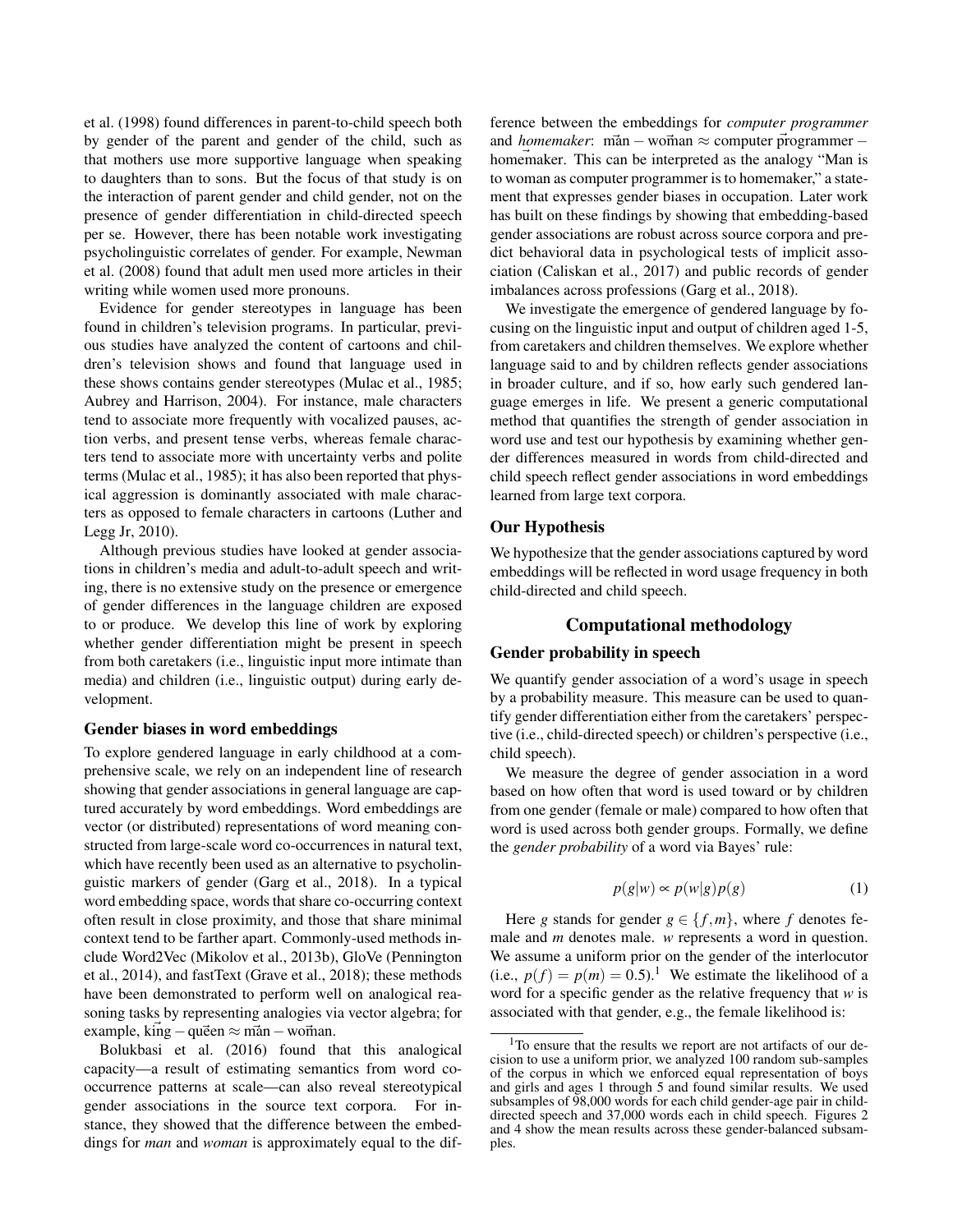$$
p(w|f) = \frac{c(f, w)}{c(f)}\tag{2}
$$

Here  $c(g, w)$ ,  $g = f$  is the number of times word *w* is said to or by children with gender *g*, and  $c(g)$  is the total count of all words said to or by children with gender *g* in the corpus. The (female) posterior probability is then:

$$
p(f|w) = \frac{\frac{c(f,w)}{c(f)}}{\frac{c(f,w)}{c(f)} + \frac{c(m,w)}{c(m)}}\tag{3}
$$

This measure accounts for the base rate difference in words said to or by *f* vs *m*. For instance, if a word *w* appears frequently in group *f* , the relative frequency of *w* could be quite low in group *f* if there are many words said to group *f* overall (that is, even if  $c(f, w) > c(m, w)$ ,  $p(f|w)$  could be still lower than  $p(m|w)$  in principle). A word said exclusively to or by girls would have a female gender probability of 1, and a word said exclusively to or by boys would have a female gender probability of 0. We have also considered alternative measures such as log odds ratio (omitted due to space), and our results are robust to this variation.

In our analyses, we calculate gender probability separately for caretakers and children with respect to children's gender. From the caretakers' perspective, we measure the gender probability of words said to children as listeners. From the children's perspective, we measure the gender probability of words said by children (to caretakers) as speakers.

#### Embedding-based gender associations

Independent to our formulation of gender probability, we quantify gender associations of the public from word embeddings. We consider two representative formulations of gender association from work in computational linguistics: the Word Embedding Association Test (WEAT) (Caliskan et al., 2017) and gender Subspace Projection (Bolukbasi et al., 2016).

The Word Embedding Association Test is a common procedure for measuring associations and biases in word embeddings (Caliskan et al., 2017). In this test, the effect size of a given word's association is the difference between the mean cosine similarities between the word's vector and those of the elements of two sets of attribute words:  $s(w, F, M) =$  $\text{mean}_{f \in F} \cos(\vec{w}, \vec{f}) - \text{mean}_{m \in M} \cos(\vec{w}, \vec{m})$  $\frac{\cos(w, y) - \text{lncan}_{m \in M} \cos(w, m)}{\text{std\_dev}_{x \in M \cup F} \cos(\vec{w}, \vec{x})}$ . Here *F* and *M* denote the two sets of attribute words—gender terms in this case, *w* denotes the word in question, and  $\vec{x}$  denotes the vector associated with word *x* in the joint set of the attribute words. *p*-values from this test are calculated using a permutation test. We used the same sets of male and female terms used in the original word embedding association test formulated by Caliskan et al. (2017), where they found that this procedure applied to groups of target words can closely reproduce gender associations from implicit association tests in psychology (Nosek et al., 2002).

Subspace Projection (Bolukbasi et al., 2016) offers an alternative method to characterize gender association in word embeddings. This method first identifies a gender subspace by performing principal component analysis (PCA) on the vector differences between pairs of words that differ in gender, such as (woman, man) and (mother, father). The first principal component explains approximately 60% of the variance (Bolukbasi et al., 2016) and it is taken to be the axis of the one-dimensional gender subspace. An individual word's gender association is then quantified by projecting that word onto the gender subspace:  $proj_G(\vec{v}) = \frac{\vec{v} \cdot \vec{b}}{|\vec{b}|}$ . Here *G* is the gender subspace,  $\vec{b}$  is the basis vector for the gender subspace identified via PCA, and  $\vec{v}$  is the vector of the word in question. This returns a number between  $-|\vec{v}|$  and  $|\vec{v}|$ , where positive numbers reflect more female-associated words and negative numbers correspond to male-associated words.

Ethayarajh et al. (2019) suggest that the WEAT overestimates the strength of associations and note that the subspace projection method is not subject to this issue. Here we consider both WEAT and subspace projection to ensure that our computational analysis is robust to methodological choices.

## Data

#### Corpus of child and child-directed speech

We used CHILDES (MacWhinney, 2014), a large inventory of child-caretaker speech commonly used in psychology and cognitive science. We pooled data across children and caretakers from the North American section of CHILDES, filtering to include only speech from normally developing children and in naturalistic conditions. The final corpus we worked with includes 4,260,753 tokens and spans the ages of 1 to 6. Each conversation in the corpus included exactly one child, and the speakers were labelled by gender. We labelled a word as said to or by a child of a particular gender based on the gender of the child in the conversation and the participant saying the word. There were a total of 3611 children in the corpus, with  $1,550$  boys and  $2,061$  girls.<sup>2</sup> This is the largest publicly available corpus of child-directed speech and child speech and has been used extensively in the literature on child language development.

#### Pre-trained word embeddings

We used three commonly-used sets of pre-trained word embeddings: the word2vec embeddings trained on the Google News corpus (Mikolov et al., 2013a), the GloVe embeddings trained on the Common Crawl corpus, and the fast-Text English embeddings trained on the Common Crawl and Wikipedia corpora (Grave et al., 2018). These corpora are very large and the embeddings trained on them are commonly taken to represent general language usage and word associations present in everyday language.

 $2$ The percentage of words that were said to girls for each age is as follows: Age 0 - 29%, Age 1 - 49%, Age 2 - 55%, Age 3 - 44%, Age 5 - 38%, Age 6 - 9%.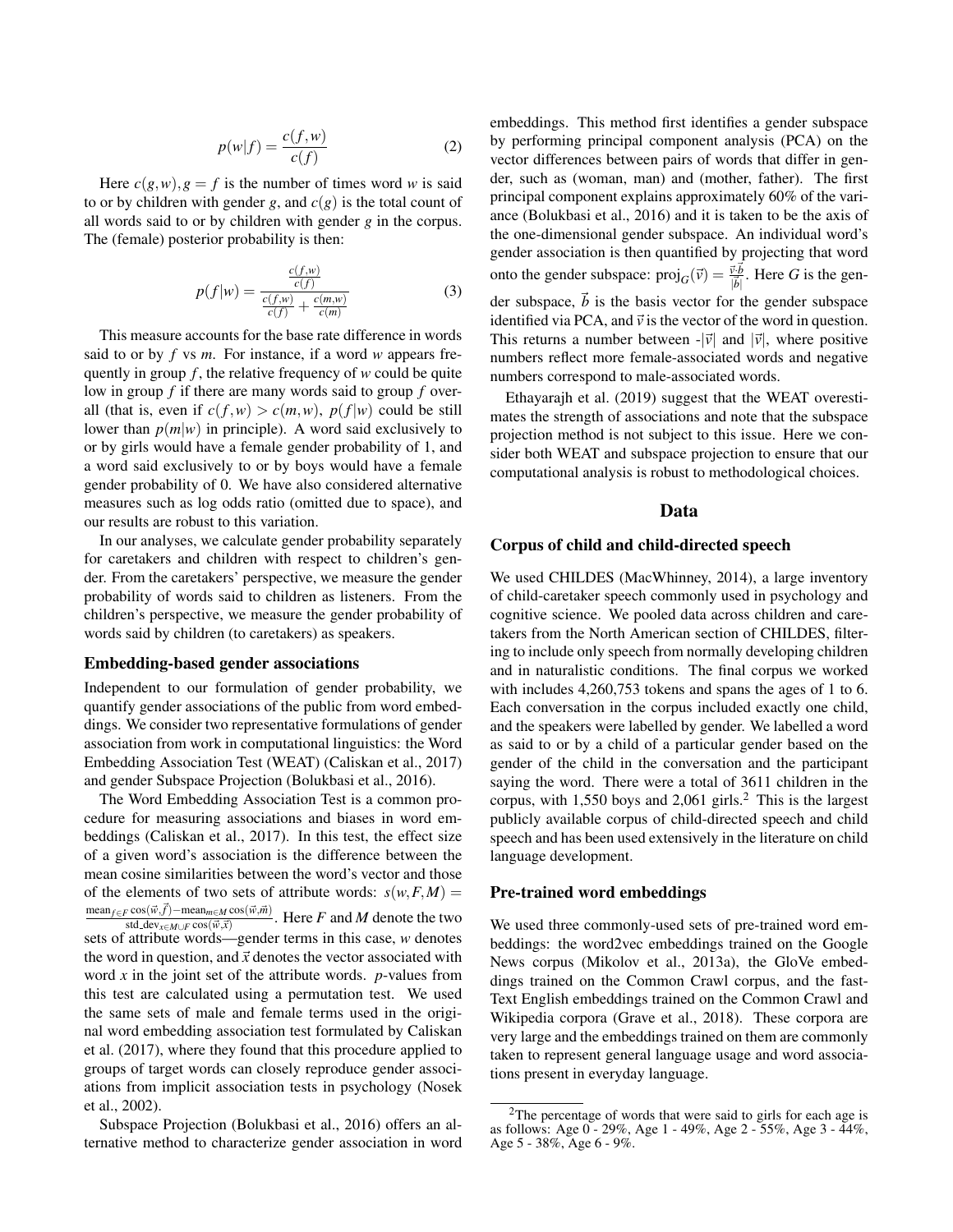

 $-1.0$   $-0.6$   $-0.2$  0.2 0.6 1.0 WEAT Result (GloVe)  $0.0$  $0.2$  $0.4$  $0.6$  $0.8$  $1.0$  $p(f|w)$ dollie cleaner giraffe party valentine couch<sub>chick</sub> crying  $200$  $ribbon$ <sup> $\bullet$ </sup> builder of the building to the building to the set of the set of the set of the set of the set of th<br>and the building of the set of the set of the set of the set of the set of the set of the set of the set of th<br>and the se **Bobo** Papa helmet Uncle present standing sauare piano<sup>®</sup>  $w$ <sub>00</sub> elevator choo shower mine drawer  $neat$ eighteen **hospital** cupcake Michael Strong Todd<sub></sub> tigers office  $\cdot$ starting kick Luke Rossy  $\frac{•}{•}$  us p(f|w) and WEAT Comparison

Figure 3: Word samples: Gender probability vs WEAT association.

Figure 2: Correlations between gender probability and word embedding gender association.  $p < 0.001$  in all cases. Analyses were based on mean association strength across subsamples of the CHILDES corpus that were balanced by age and gender. Error bars denote 95% confidence intervals.

## Results

We present results in three steps. First, we show basic evidence for gendered word usage by both caretakers and children that correlate with gender associations found independently in word embeddings. Second, we show the time course of these correlations and trace the emergence of gendered language throughout child development. Third, we examine whether the gender differences found in children's linguistic environment can be explained by alternative psycholinguistic variables.

## Evidence for gendered language in childhood

We start by examining whether our calculated gender probabilities of the words said to and by children in the CHILDES corpus correlate with the gender associations in everyday language estimated from the word embeddings, through the WEAT and subspace projection methods that we described. We considered all three common word embeddings.

Figure 2 summarizes the strength of correlations in these conditions.<sup>3</sup> We found a significant and robust Pearson correlation between gender probability and gender associations in word embeddings, with  $p < 0.001$  in all of the 12 tests that we performed: 2 (child-directed vs child speech)  $\times$  2 (WEAT vs subspace)  $\times$  3 (Word2Vec, Glove, fastText). Importantly, we observed that the correlational strengths found in children's speech are similar to those found in caretakers' speech. These results provide evidence that gender associations are reflected directly in word usage during early child development both in input and output—a finding that goes beyond existing research showing the presence of gender differences in language from external media, but not from interlocutors (Mulac et al., 1985; Luther and Legg Jr, 2010).

Figure 3 shows a subset of words (in the CHILDES lexicon) illustrating the similarities and differences between gender probability in children's linguistic environment and gender associations in word embeddings from the WEAT. Words that fall in the bottom-left and top-right quadrants correspond to concordant cases between the two measures. In particular, words of action and strength (cf. Mulac et al. (1985)) such as *kick*, *strong*, and words of typical male names such as *Michael*, *Todd*, are found to be consistently male-associated based on our measure and WEAT; words related to animals such as *zoo*, *chick*, *giraffe*, and words related to female characters/toys such as *dollie*, are found to be consistently femaleassociated. Not all words are correlated between the two measures. For instance, male kin terms such as *Papa*, *Uncle* are more female-oriented in children's linguistic environment but more male-oriented in the word embeddings, and words such as *cupcake* and *drawer* are more gender-neutral in child development compared to the word embeddings. We intentionally sampled an equal number of words from each quadrant to illustrate both concordant and discordant cases. In a random sample of words, we would expect to see more in the top-right and bottom-left.

<sup>&</sup>lt;sup>3</sup>For these analyses, we kept all words which occurred at least 50 times in the CHILDES corpus that were also represented in the vocabulary of the pre-trained word embeddings. This resulted in 2,041 words with word2vec, 2,051 words with GloVe, and 2,055 words with fastText. In the downsampled version, we used a threshold of 20 occurrences to account for the smaller corpus size. There were on average 1316.46 words for word2vec, 1328.11 for GloVe, and 1324.89 for fastText.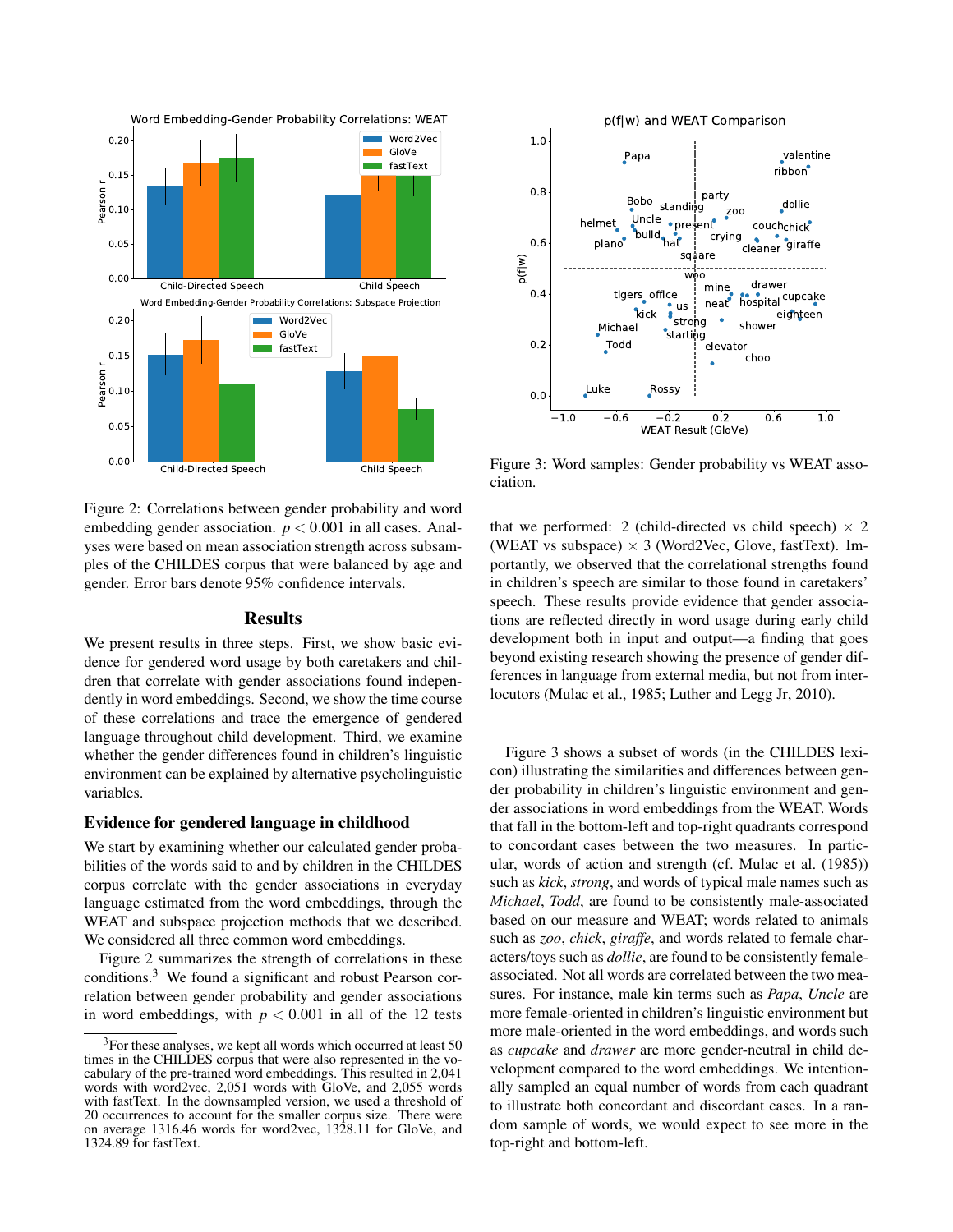

Figure 4: Developmental time course of correlation between gender probability in child (left) and child-directed (right) speech and gender association in word embeddings. The correlation was statistically insignificant in child speech in year 1 with GloVe and Word2Vec and significant for all other ages and years. Error bars denote 95% confidence intervals run on 100 sub-samples of the corpus, balanced for gender and age.

## Developmental time course of gendered language

To examine the time course of gendered language, we separated the CHILDES data by year. We focused on tracking the emergence of gendered language for children ages 1 through 5 since data for ages 0 and 6 is relatively sparse.<sup>4</sup> For each year, we measured correlations between word embedding associations and words said at least 25 times by and to children of that age in the CHILDES corpus. We varied the frequency threshold between 10 and 50 and the results are robust.

We computed gender probability for the subset of words in the corpus said by children of each age, then measured the correlation between the gender probabilities and WEAT associations. Figure 4 shows that the correlation strength between word embedding associations and gender probability in child speech gradually increases from age 1 to 5, with a dip at age 4.<sup>5</sup> The correlation at age 1 is not significant ( $p = 0.081$  for GloVe) but the correlations for all other ages are highly significant with  $p < 0.001$ . The trend in child-directed speech is comparatively flatter. The correlation is significant from age 1 and increases more gradually than in child speech. These results suggest not only that gendered word uses in children's linguistic environment correlate with gender associations in word embeddings, but that they also emerge very early in life—around the age of 2 in child speech.

Figure 5 visualizes gender probability of a sample of words in child speech in a 2-D word-embedding space via t-SNE dimensionality reduction (Maaten and Hinton, 2008). We



Figure 5: Visualization of words in child-directed speech that show high gender probabilities, for age groups 1 and 5 in development. Semantic space is constructed from dimensionality-reduced fastText word embeddings. Dimension 1 captures some aspect of animacy, while Dimension 2 captures some of the variance along the gender axis. Colorbar indicates the scale of gender probability, with 1 indicating words exclusively uttered by girls and 0 exclusively by boys.

focused on the 30 words with the highest aggregate gender probability and the 30 with the lowest among words that occur at least 500 times in the corpus. Gender probability follows a color scale, where red corresponds to words said more to girls and blue corresponds to words said more to boys. We found clusters of words in the embedding space that share similar gender probabilities belonging to each gender group. For instance, morally valenced words (cf. Luther and Legg Jr (2010)) such as *good*, *bad*, and *nice* are close together in embedding space and all said more to boys, while animal words such as *animals*, *cat*, and *dog* are close to each other and said more to girls. We also found this distinction between male and female-oriented words to be persistent through the developmental course, illustrated in children at ages 1 and 5.

## Psycholinguistic correlates of gender probability

In our final analyses, we investigated the degree to which our measure of gender probability correlates with alternative psycholinguistic variables that are representative in the literature of language development. If our findings so far reflect gender-specific aspects of language development, then we expect that gender probabilities should correlate with word embedding associations beyond other confounding variables that

<sup>&</sup>lt;sup>4</sup>The number of tokens per age in the CHILDES corpus is as follows: Age 0 - 356,789, Age 1 - 929,601, Age 2 - 945,358, Age 3 - 654,719, Age 4 - 945,501, Age 5- 393,505, Age 6 - 167,965.

<sup>5</sup>This figure shows results from using WEAT to measure associations in word embeddings, but similar results occur when using the subspace projection method.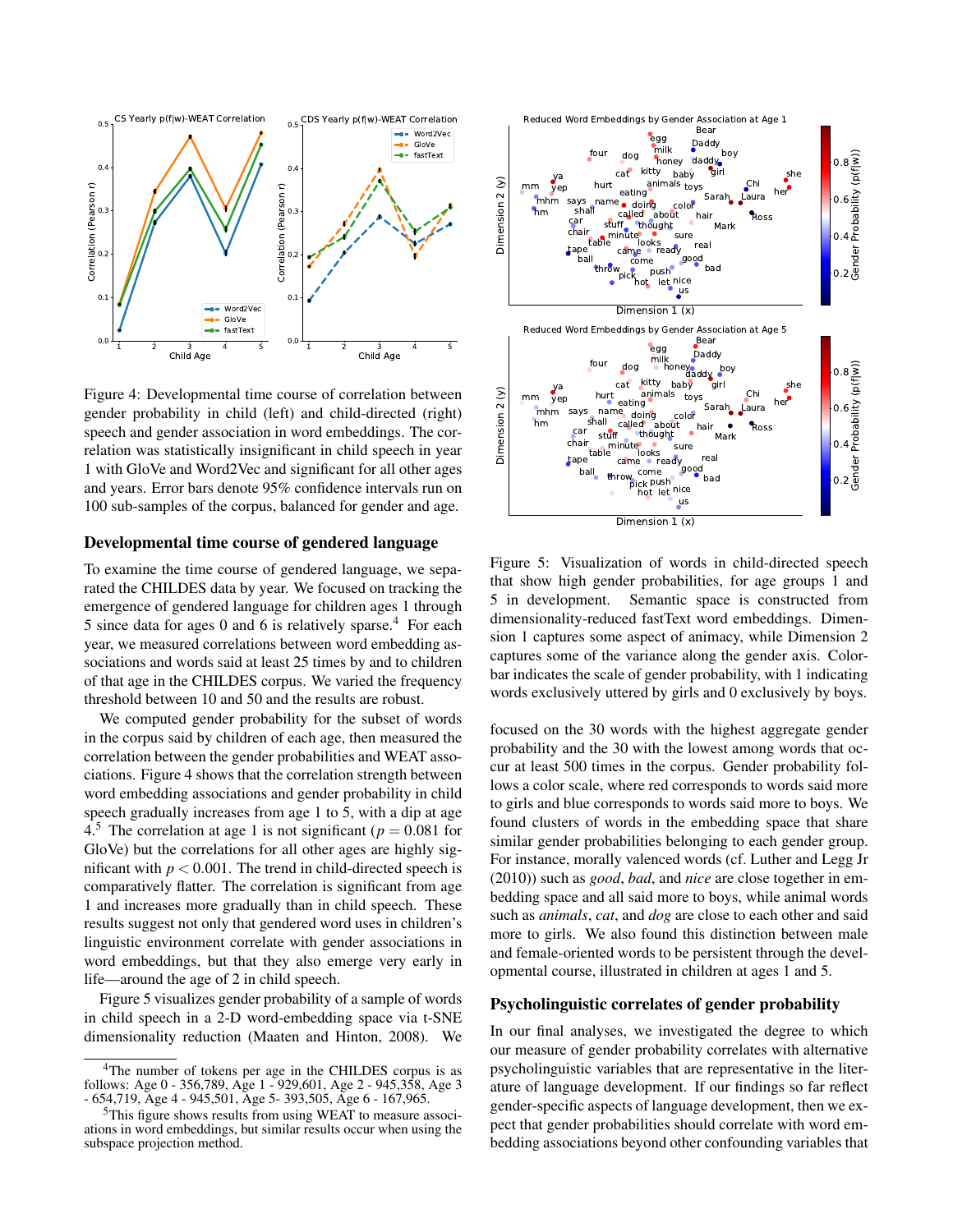| Variable correlation | Pearson $\rho$ |         |
|----------------------|----------------|---------|
| Length (CDS)         | $-0.02$        | 0.006   |
| Length $(CS)$        | 0.0063         | 0.41    |
| Log-frequency (CDS)  | 0.10           | < 0.001 |
| Log-frequency $(CS)$ | 0.13           | < 0.001 |
| Concreteness (CDS)   | 0.060          | < 0.001 |
| Concreteness (CS)    | 0.080          | < 0.001 |
| Valence (CDS)        | 0.062          | < 0.001 |
| Valence (CS)         | 0.10           | < 0.001 |

Table 1: Correlations of gender probability and psycholinguistic metrics in child-directed (CDS) and child (CS) speech.

could explain the gender effect. We considered four word metrics: form length, usage frequency, concreteness, and valence. We computed the length of each word and estimated the frequency in CDS and CS directly from the CHILDES data by counting the occurrences of the word said to or by all children respectively. We took concreteness and valence ratings of words from existing large-scale behavioral experiments in Warriner et al. (2013) and Brysbaert et al. (2014). In these experiments, humans rated words' concreteness or valence from 1-10. Ratings were averaged across participants. We then measured the correlation between gender probabilities in CDS and CS with fastText WEAT associations and each of the four variables.

Table 1 summarizes the Pearson correlation coefficients and *p*-values from our analyses. We found significant but small ( $\rho \leq 0.13$ ) correlations between the gender probability of a word and the metrics that we considered. We found that words with shorter length, higher frequency, more positive valence, and higher concreteness tend also to be said more to and by girls than boys. The correlation between gender probability in child-directed speech and valence is consistent with the previous finding from Leaper et al. (1998) that mothers use more supportive language when speaking to girls compared with boys. In addition, the correlation between gender probability in child speech and word concreteness is also consistent with the result from Newman et al. (2008) that adult women use more concrete vocabulary than adult men on average. We next applied linear regression to all four psycholinguistic variables to account for gender probability in both child-directed speech and child speech. The coefficients with 95% confidence intervals are summarized in Table 2. These variables explain the variance in gender probability quite well, as the *R* <sup>2</sup> values were 0.602 for CDS and 0.598 for CS. Finally, we analyzed the partial correlation between gender probability and gender WEAT results while controlling for the four psycholinguistic variables. We focused on the 955 words for which this data was available in the datasets from Warriner et al. (2013) and Brysbaert et al. (2014). Results of this analysis are summarized in Table 3. Controlling for these factors only reduces the correlation strength by 0.04-0.05 ( $p < 0.001$  in all cases). Taken together, our results Table 2: Coefficients from linear regression using psycholinguistic correlates of gender probability in CDS and CS.

| Variable  | CS                       | <b>CDS</b>             |
|-----------|--------------------------|------------------------|
| Length    | $0.0229$ [-0.050, 0.096] | $0.244$ [0.185, 0.302] |
| Log-freq. | $0.238$ [0.185, 0.290]   | $0.249$ [0.201, 0.297] |
| Concrete. | $0.23$ [0.188, 0.275]    | $0.169$ [0.135, 0.204] |
| Valence   | $0.245$ [0.185, 0.304]   | $0.222$ [0.173, 0.270] |

Table 3: Full and partial correlations between word embedding associations and gender probability.

| Embedding | CS    | CS (partial) | <b>CDS</b> | CDS (partial) |
|-----------|-------|--------------|------------|---------------|
| Word2Vec  | 0.282 | 0.236        | 0.254      | 0.193         |
| GloVe     | 0.377 | 0.341        | 0.294      | 0.24          |
| fastText  | 0.307 | 0.264        | 0.295      | 0.241         |

show that the gender probabilities in child development are complementary to other factors, as the variability in gender effects cannot be explained solely by confounding variables.

#### **Discussion**

We have presented to our knowledge the first large-scale computational investigation that shows evidence for gender differences in the linguistic input and output of children. Our emphasis is on understanding how gendered language emerges early in life and whether it mirrors the public's gender associations, which we approximated through established word embedding methods. Our results indicate a significant correlation between gender probability in child/child-directed speech and gender associations in word embeddings. We have shown that this correlation appears as early as age 2 in child speech and persists throughout development. We have demonstrated that these gender effects in language development are complementary to the psycholinguistic variables of word length, frequency, concreteness, and valence.

Our findings are based on the analyses of English-speaking children and caretakers. Although corpora in other languages are available in CHILDES, the scales of those corpora are smaller than in English. Future work should explore the generality of our findings to other languages and compare how gender differentiation might be reflected in speech beyond childhood.

Extending the rich literature on language development and gender, our findings suggest that social biases may exert an early influence on child development, both in the input (caretakers' speech) and the output (children's speech) of language in childhood.